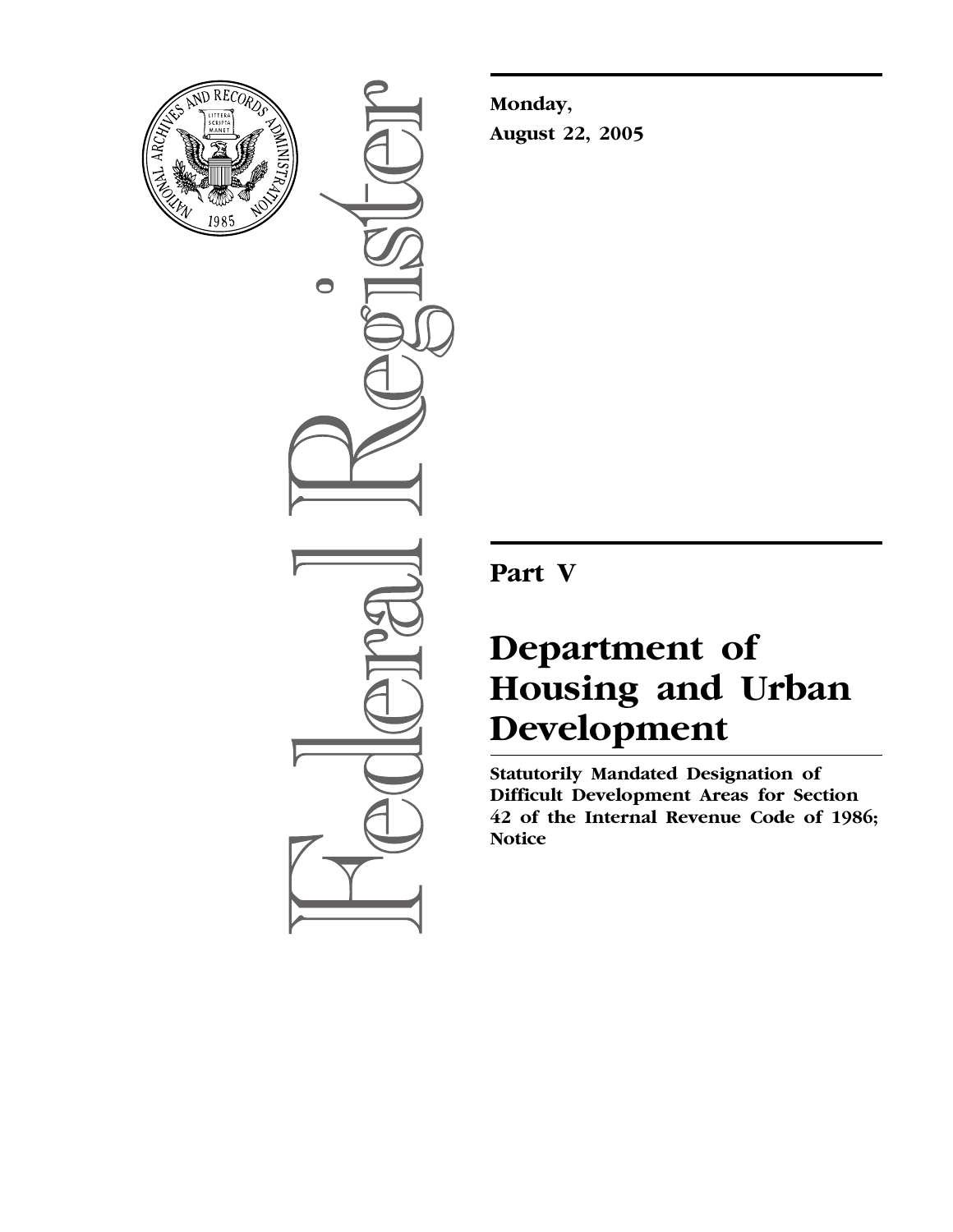## **DEPARTMENT OF HOUSING AND URBAN DEVELOPMENT**

**[Docket No. FR–4889–N–05]** 

## **Statutorily Mandated Designation of Difficult Development Areas for Section 42 of the Internal Revenue Code of 1986**

**AGENCY:** Office of the Secretary, HUD. **ACTION:** Notice.

**SUMMARY:** This document designates ''Difficult Development Areas'' (DDAs) for purposes of the Low-Income Housing Tax Credit (LIHTC) under Section 42 of the Internal Revenue Code of 1986 (the Code) (26 U.S.C. 42). The United States Department of Housing and Urban Development (HUD) makes new Difficult Development Area designations annually. The designations of ''Qualified Census Tracts'' (QCTs) under Section 42 of the Internal Revenue Code published December 12, 2002, as supplemented on December 19, 2003, remain in effect.

**FOR FURTHER INFORMATION CONTACT:** For questions on how areas are designated and on geographic definitions, contact Kurt G. Usowski, Associate Deputy Assistant Secretary for Economic Affairs, Office of Policy Development and Research, Department of Housing and Urban Development, 451 Seventh Street, SW., Washington, DC 20410– 6000, telephone (202) 708–2770, or send e-mail to *Alastair*\_*McFarlane@hud.gov*. For specific legal questions pertaining to Section 42, contact Branch 5, Office of the Associate Chief Counsel, Passthroughs & Special Industries, Internal Revenue Service, 1111 Constitution Avenue, NW., Washington, DC 20224, telephone (202) 622–3040, fax (202) 622–4524. For questions about the ''HUB Zones'' program, contact Michael P. McHale, Assistant Administrator for Procurement Policy, Office of Government Contracting, Small Business Administration, 409 Third Street, SW., Suite 8800, Washington, DC 20416, telephone (202) 205–8885, fax (202) 205–7167, or send e-mail to *hubzone@sba.gov*. A text telephone is available for persons with hearing or speech impairments at (202) 708–9300. (These are not toll-free telephone numbers.) Additional copies of this notice are available through HUD User at (800) 245–2691 for a small fee to cover duplication and mailing costs.

*Copies Available Electronically:* This notice and additional information about DDAs and QCTs are available electronically on the Internet at *http:// www.huduser.org/datasets/qct.html*. **SUPPLEMENTARY INFORMATION:** 

### **This Document**

This notice designates DDAs for each of the 50 states, the District of Columbia, Puerto Rico, American Samoa, Guam, the Northern Mariana Islands, and the U.S. Virgin Islands. The designations of DDAs in this notice are based on final Fiscal Year (FY) 2005 Fair Market Rents (FMRs), 2005 income limits, and 2000 Census population counts as explained below. The designations of QCTs under Section 42 of the Internal Revenue Code published December 12, 2002 (67 FR 76451), as supplemented on December 19, 2003 (68 FR 70982), remain in effect.

## **2000 Census**

Data from the 2000 Census on total population of metropolitan areas and nonmetropolitan areas are used in the designation of DDAs. The Office of Management and Budget (OMB) published new metropolitan area definitions incorporating 2000 Census data in OMB Bulletin No. 03–04 on June 6, 2003, as updated in OMB Bulletin No. 04–03 on February 18, 2004, and OMB Bulletin No. 05–02 on February 22, 2005. The FY2005 FMRs and 2005 income limits used to designate Difficult Development Areas are based on the Metropolitan Statistical Area (MSA) and Primary Metropolitan Statistical Area (PMSA) definitions established by OMB in OMB Bulletin No. 99–04 on June 30, 1999. Therefore, for the purposes of designating DDAs, ''metropolitan areas'' will continue to be defined according to the MSA/PMSA definitions established in OMB Bulletin No. 99–04 on June 30, 1999, until further notice.

## **Background**

The U.S. Department of the Treasury (Treasury) and its Internal Revenue Service (IRS) are authorized to interpret and enforce the provisions of the Code, including the LIHTC found at Section 42 of the Code. The Secretary of HUD is required to designate DDAs and QCTs by Section 42(d)(5)(C) of the Code. In order to assist in understanding HUD's mandated designation of DDAs and QCTs for use in administering Section 42, a summary of the section is provided. The following summary does not purport to bind Treasury or the IRS in any way, nor does it purport to bind HUD, as HUD has authority to interpret or administer the Code only in instances where it receives explicit delegation.

## **Summary of Low-Income Housing Tax Credit**

The LIHTC is a tax incentive intended to increase the availability of lowincome housing. Section 42 provides an income tax credit to owners of newly constructed or substantially

rehabilitated low-income rental housing projects. The dollar amount of the LIHTC available for allocation by each state (credit ceiling) is limited by population. Each state is allowed a credit ceiling based on a statutory formula indicated at Section 42(h)(3). States may carry forward unallocated credits derived from the credit ceiling for one year; however, to the extent these unallocated credits are not used by then, the credits go into a national pool to be redistributed to states as additional credit. State and local housing agencies allocate the state's credit ceiling among low-income housing buildings whose owners have applied for the credit. Besides Section 42 credits derived from the credit ceiling, states may also provide Section 42 credits to owners of buildings based on the percentage of certain building costs financed by tax-exempt bond proceeds. Credits provided under the tax-exempt bond ''volume cap'' do not reduce the credits available from the credit ceiling.

The credits allocated to a building are based on the cost of units placed in service as low-income units under certain minimum occupancy and maximum rent criteria. In general, a building must meet one of two thresholds to be eligible for the LIHTC: Either 20 percent of the units must be rent-restricted and occupied by tenants with incomes no higher than 50 percent of the area median gross income (AMGI) or 40 percent of the units must be rent restricted and occupied by tenants with incomes no higher than 60 percent of AMGI. The term ''rent-restricted'' means that gross rent, including an allowance for utilities, cannot exceed 30 percent of the tenant's imputed income limitation (*i.e.*, 50 percent or 60 percent of AMGI). The rent and occupancy thresholds remain in effect for at least 15 years, and building owners are required to enter into agreements to maintain the lowincome character of the building for at least an additional 15 years.

The LIHTC reduces income tax liability dollar for dollar. It is taken annually for a term of ten years and is intended to yield a present value of either: (1) 70 percent of the ''qualified basis'' for new construction or substantial rehabilitation expenditures that are not federally subsidized (*i.e.*, financed with tax-exempt bonds or below-market federal loans), or (2) 30 percent of the qualified basis for the cost of acquiring certain existing buildings or projects that are federally subsidized. The actual credit rates are adjusted monthly for projects placed in service after 1987 under procedures specified in Section 42. Individuals can use the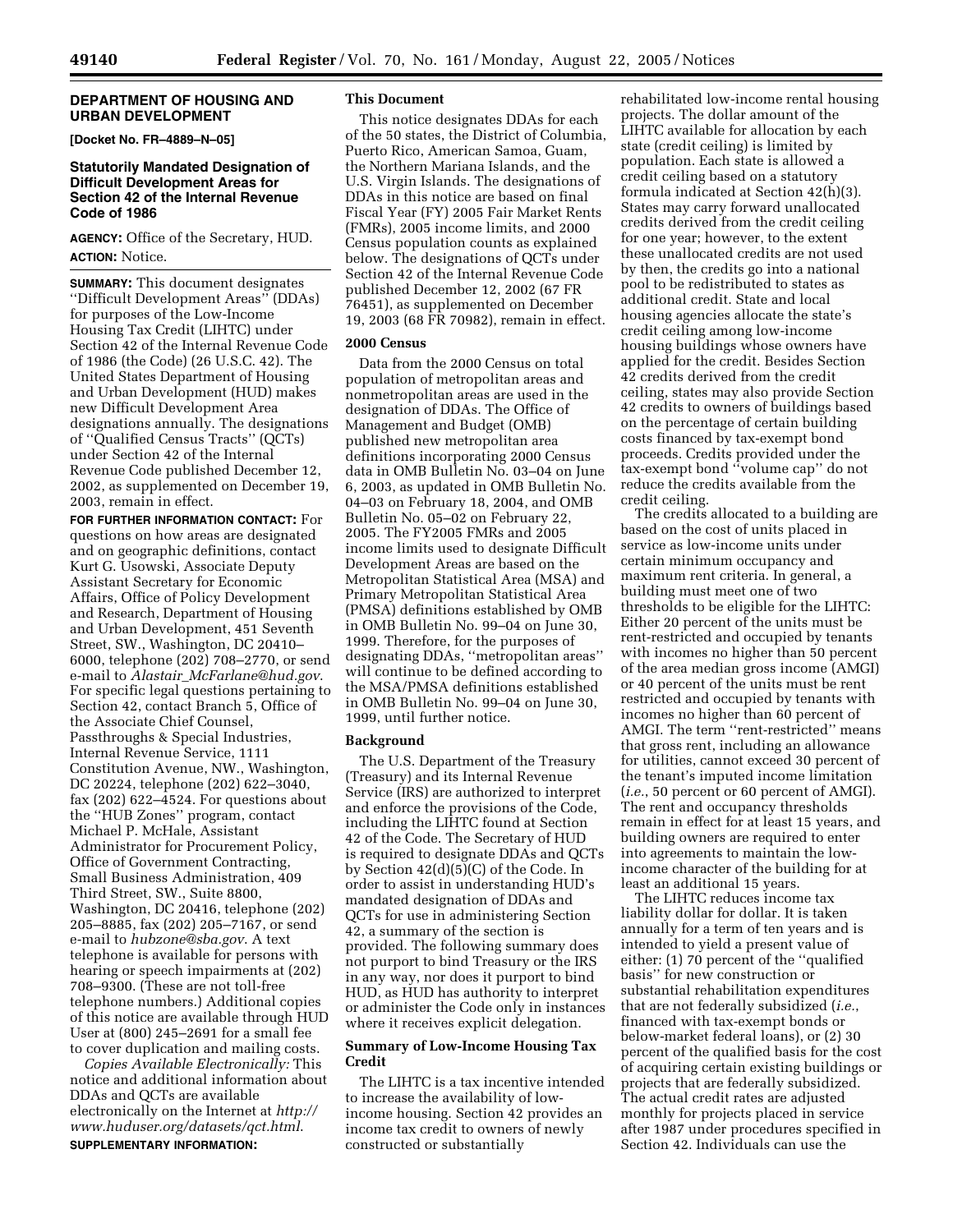credits up to a deduction equivalent of \$25,000 (the actual maximum amount of credit that an individual can claim depends on the individual's marginal tax rate). Individuals cannot use the credits against the alternative minimum tax. Corporations, other than S or personal service corporations, can use the credits against ordinary income tax. They cannot use the credits against the alternative minimum tax. These corporations can also deduct losses from the project.

The qualified basis represents the product of the building's ''applicable fraction'' and its ''eligible basis.'' The applicable fraction is based on the number of low-income units in the building as a percentage of the total number of units, or based on the floor space of low income-units as a percentage of the total floor space of residential units in the building. The eligible basis is the adjusted basis attributable to acquisition, rehabilitation, or new construction costs (depending on the type of LIHTC involved). These costs include amounts chargeable to a capital account that are incurred prior to the end of the first taxable year in which the qualified lowincome building is placed in service or, at the election of the taxpayer, the end of the succeeding taxable year. In the case of buildings located in designated DDAs or designated QCTs, eligible basis can be increased by up to 130 percent from what it would otherwise be. This means that the available credits also can be increased by up to 30 percent. For example, if a 70 percent credit is available, it effectively could be increased to as much as 91 percent.

Section 42 of the Code defines a DDA as any area designated by the Secretary of HUD as an area that has high construction, land, and utility costs relative to the AMGI. All designated DDAs in metropolitan areas (taken together) may not contain more than 20 percent of the aggregate population of all metropolitan areas, and all designated areas not in metropolitan areas may not contain more than 20 percent of the aggregate population of all nonmetropolitan areas.

## **Explanation of HUD Designation Methodology**

#### *A. Difficult Development Areas*

In developing the list of DDAs, HUD compared housing costs with incomes. HUD used 2000 Census population data and the metropolitan area (MSA/PMSA) definitions as published in OMB Bulletin No. 99–04 on June 30, 1999. In keeping with past practice of basing the coming year's DDA designations on data

from the preceding year, the basis for these comparisons was the 2005 HUD income limits for Very Low-Income households (Very Low Income Limits, or VLILs) and final FY2005 FMRs used for the Section 8 Housing Choice Voucher program. The procedure used in making the DDA calculations follows:

1. For each MSA/PMSA and each nonmetropolitan area, a ratio was calculated. This calculation used the final FY2005 two-bedroom FMR and the 2005 four-person VLIL.

a. The numerator of the ratio was the area's final FY2005 FMR. In general, the FMR is based on the 40th percentile rent paid by recent movers for a twobedroom apartment. In metropolitan areas granted a FMR based on the 50th percentile rent for purposes of improving the administration of HUD's Housing Choice Voucher program (see 66 FR 162), the 40th percentile rent was used for nationwide consistency of comparisons.

b. The denominator of the ratio was the monthly LIHTC income-based rent limit calculated as 1⁄2 of 30 percent of 120 percent of the area's VLIL (where the VLIL was rounded to the nearest \$50 and not allowed to exceed 80 percent of the AMGI in areas where the VLIL is adjusted upward from its 50 percent of AMGI base).

2. The ratios of the FMR to the LIHTC income-based rent limit were arrayed in descending order, separately, for MSAs/ PMSAs and for nonmetropolitan areas.

3. The DDAs are those with the highest ratios cumulative to 20 percent of the 2000 population of all metropolitan areas and of all nonmetropolitan areas, respectively.

## *B. Application of Population Caps to Difficult Development Area Determinations*

In identifying DDAs, HUD applied caps, or limitations, as noted above. The cumulative population of metropolitan DDAs cannot exceed 20 percent of the cumulative population of all metropolitan areas and the cumulative population of nonmetropolitan DDAs cannot exceed 20 percent of the cumulative population of all nonmetropolitan areas.

In applying these caps, HUD established procedures to deal with how to treat small overruns of the caps. The remainder of this section explains the procedure. In general, HUD stops selecting areas when it is impossible to choose another area without exceeding the applicable cap. The only exceptions to this policy are when the next eligible excluded area contains either a large absolute population or a large percentage of the total population, or

the next excluded area's ranking ratio as described above was identical (to four decimal places) to the last area selected, *and* its inclusion resulted in only a minor overrun of the cap. Thus, for both the designated metropolitan and nonmetropolitan DDAs, there may be minimal overruns of the cap. HUD believes the designation of these additional areas is consistent with the intent of the legislation. As long as the apparent excess is small due to measurement errors, some latitude is justifiable because it is impossible to determine whether the 20 percent cap has been exceeded. Despite the care and effort involved in a decennial census, the Census Bureau and all users of the data recognize that the population counts for a given area and for the entire country are not precise. The extent of the measurement error is unknown. Thus, there can be errors in both the numerator and denominator of the ratio of populations used in applying a 20 percent cap. In circumstances where a strict application of a 20 percent cap results in an anomalous situation, recognition of the unavoidable imprecision in the census data justifies accepting small variances above the 20 percent limit.

### *C. Exceptions to OMB Definitions of MSAs/PMSAs and Other Geographic Matters*

As stated in OMB Bulletin 99–04 defining metropolitan areas:

''OMB establishes and maintains the definitions of the [Metropolitan Areas] solely for statistical purposes \* \* \* OMB does not take into account or attempt to anticipate any nonstatistical uses that may be made of the definitions \* \* \* We recognize that some legislation specifies the use of metropolitan areas for programmatic purposes, including allocating Federal funds.''

HUD makes exceptions to OMB definitions in calculating FMRs by deleting counties from metropolitan areas whose OMB definitions are determined by HUD to be larger than their housing market areas.

The following counties are assigned their own FMRs and VLILs and evaluated as if they were separate metropolitan areas for purposes of designating DDAs.

#### Metropolitan Area and Counties Deleted

- Chicago, Illinois: DeKalb, Grundy, and Kendall Counties.
- Cincinnati-Hamilton, Ohio-Kentucky-Indiana: Brown County, Ohio; Gallatin, Grant, and Pendleton Counties, Kentucky; and Ohio County, Indiana.
- Dallas, Texas: Henderson County.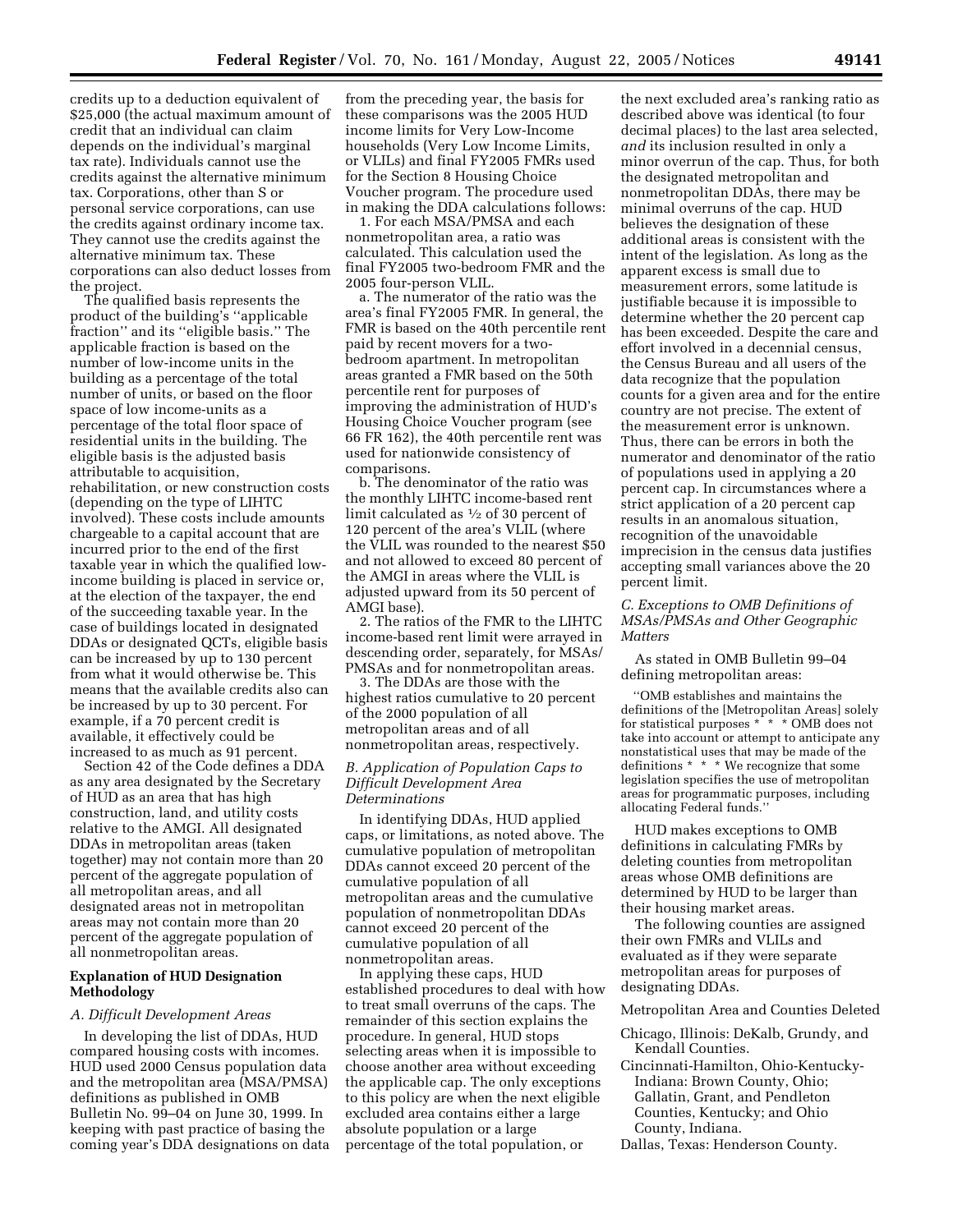Flagstaff, Arizona-Utah: Kane County, Utah.

New Orleans, Louisiana: St. James Parish.

Washington, DC-Maryland-Virginia-West Virginia: Clarke, Culpeper, King George, and Warren Counties, Virginia; and Berkely and Jefferson Counties, West Virginia.

Affected MSAs/PMSAs are assigned the indicator ''(part)'' in the list of Metropolitan DDAs. Any of the excluded counties designated as DDAs separately from their metropolitan areas are designated by the county name.

In the New England states (Connecticut, Maine, Massachusetts, New Hampshire, Rhode Island, and Vermont), OMB defined MSAs/PMSAs according to county subdivisions or minor civil divisions (MCDs), rather than county boundaries. Thus, when a New England county is designated as a Nonmetropolitan DDA, only that part of the county (the group of MCDs) not included in any MSA/PMSA is the Nonmetropolitan DDA. Affected counties are assigned the indicator ''(part)'' in the list of Nonmetropolitan DDAs.

For the convenience of readers of this notice, the geographical definitions of designated Metropolitan DDAs and the MCDs included in partial-county Nonmetropolitan DDAs in the New England states are included in the list of DDAs.

## **Future Designations**

DDAs are designated annually as updated income and FMR data become available.

### **Effective Date**

The 2006 lists of DDAs are effective: (1) For allocations of credit after December 31, 2005; or (2) for purposes of Section 42(h)(4)(B) of the Code, if the bonds are issued and the building is placed in service after December 31, 2005. If an area is not on a subsequent list of DDAs, the 2006 lists are effective for the area if (1) the allocation of credit to an applicant is made no later than the end of the 365-day period after the submission to the credit-allocating agency of a complete application by the applicant, and the submission is made before the effective date of the subsequent lists; or (2) for purposes of Section 42(h)(4)(B) of the Code, the bonds are issued or the building is placed in service no later than the end of the 365-day period after the applicant submits a complete application to the bond-issuing agency, and the submission is made before the effective date of the subsequent lists, provided that both the issuance of the bonds and

the placement in service of the building occur after the application is submitted.

An application is deemed to be submitted on the date it is filed if the application is determined to be complete as certified in writing by the credit-allocating agency or bond-issuing agency. A ''complete application'' means that no more than *de minimis* clarification of the application is required for the agency to make a decision about the allocation of tax credits or issuance of bonds requested in the application.

The designations of QCTs under Section 42 of the Internal Revenue Code published December 12, 2002 (67 FR 76451), as supplemented on December 19, 2003 (68 FR 70982), remain in effect. The above language regarding calendar year 2006 and subsequent designations of DDAs also applies to the designations of QCTs published December 12, 2002 (67 FR 76451), as supplemented on December 19, 2003 (68 FR 70982), and subsequent designations of QCTs.

#### **Interpretive Examples of Effective Date**

For the convenience of readers of this notice, interpretive examples are provided below to illustrate the consequences of the effective date in areas that gain or lose DDA status. The examples are equally applicable to future QCT designations.

(Case A) Project ''A'' is located in a 2006 DDA that is NOT a designated DDA in 2007. An application for tax credits for Project  $\mathbb{R}^N$  is filed with the allocating agency November 15, 2006, which the credit-allocating agency certifies in writing as complete. Credits are allocated to Project ''A'' on October 30, 2007. Project ''A'' IS eligible for the increase in basis accorded a project in a 2006 DDA because the application was filed BEFORE January 1, 2007 (the assumed effective date for the 2007 DDA lists), and tax credits were allocated no later than the end of the 365-day period after the filing of the complete application for an allocation of tax credits.

(Case B) Project ''B'' is located in a 2006 DDA that is NOT a designated DDA in 2007. An application for tax credits for Project ''B'' is filed with the allocating agency December 1, 2006, which the credit-allocating agency certifies in writing as complete. Credits are allocated to Project ''B'' on March 30, 2008. Project ''B'' IS NOT eligible for the increase in basis accorded a project in a 2006 DDA because, although the application for an allocation of tax credits was filed BEFORE January 1, 2007 (the assumed effective date of the 2007 DDA lists), the tax credits were allocated later than the end of the 365day period after the filing of the complete application.

(Case C) Project ''C'' is located in a 2006 DDA that was not a DDA in 2005. Project "C" was placed in service November 15, 2005. An application for tax-exempt bond financing for Project ''C'' is filed with the bond-issuing agency on January 15, 2006, which the bond-issuing agency certifies in writing as complete. The bonds that will support the permanent financing of Project "C" are issued September 30, 2006. Project ''C'' IS NOT eligible for the increase in basis otherwise accorded a project in a 2006 DDA because the project was placed in service BEFORE January 1, 2006.

(Case D) Project ''D'' is located in an area that is a DDA in 2006, but IS NOT a DDA in 2007. An application for taxexempt bond financing for Project ''D'' is filed with the bond-issuing agency on October 30, 2006, which the bondissuing agency certifies in writing as complete. Bonds are issued for Project ''D'' on April 30, 2007, but Project ''D'' is not placed in service until January 30, 2008. Project ''D'' is eligible for the increase in basis available to projects located in 2006 DDAs because the first of the two events necessary for triggering the effective date for buildings described in Section 42(h)(4)(B) of the Code (the two events being bonds issued and buildings placed in service) took place on April 30, 2007, within the 365 day period after a complete application for tax-exempt bond financing was filed, and the application was filed during a time when the location of Project ''D'' was in a DDA.

## **Findings and Certifications**

#### *Environmental Impact*

In accordance with 40 CFR 1508.4 of the regulations of the Council on Environmental Quality and 24 CFR 50.19(c)(6) of HUD's regulations, the policies and procedures contained in this notice provide for the establishment of fiscal requirements or procedures that do not constitute a development decision affecting the physical condition of specific project areas or building sites and, therefore, are categorically excluded from the requirements of the National Environmental Policy Act, except for extraordinary circumstances, and no Finding of No Significant Impact is required.

### *Federalism Impact*

Executive Order 13132 (entitled ''Federalism'') prohibits an agency from publishing any policy document that has federalism implications if the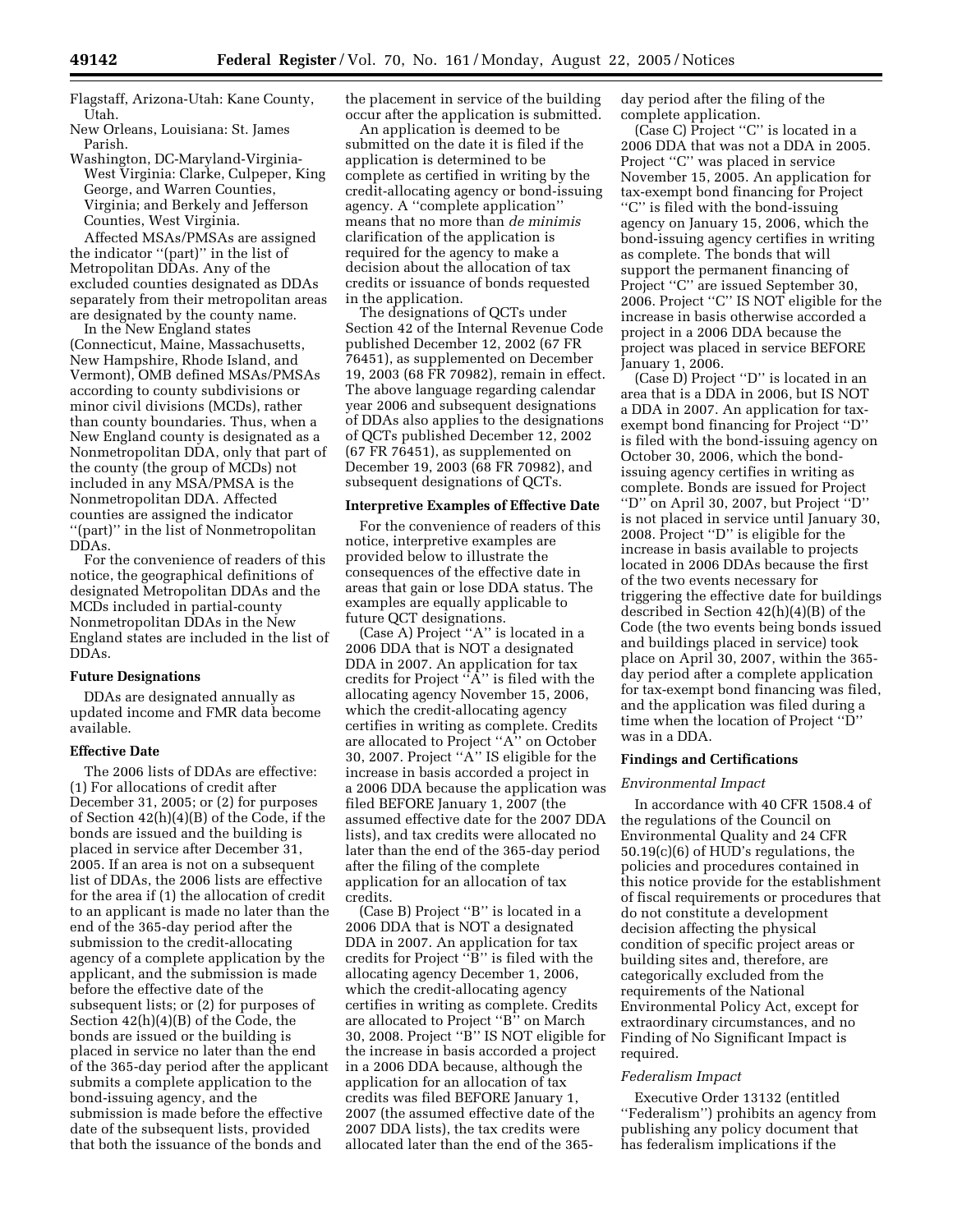document either imposes substantial direct compliance costs on state and local governments and is not required by statute, or the document preempts state law, unless the agency meets the consultation and funding requirements of section 6 of the executive order. This notice merely designates ''Difficult

Development Areas'' and ''Qualified Census Tracts'' as required under Section 42 of the Internal Revenue Code, as amended, for the use by political subdivisions of the states in allocating the Low-Income Housing Tax Credit. This notice also details the technical methodology used in making

such designations. As a result, this notice is not subject to review under the order.

Dated: August 12, 2005.

**Roy A. Bernardi,**  *Deputy Secretary.* **BILLING CODE 4210–62–P** e.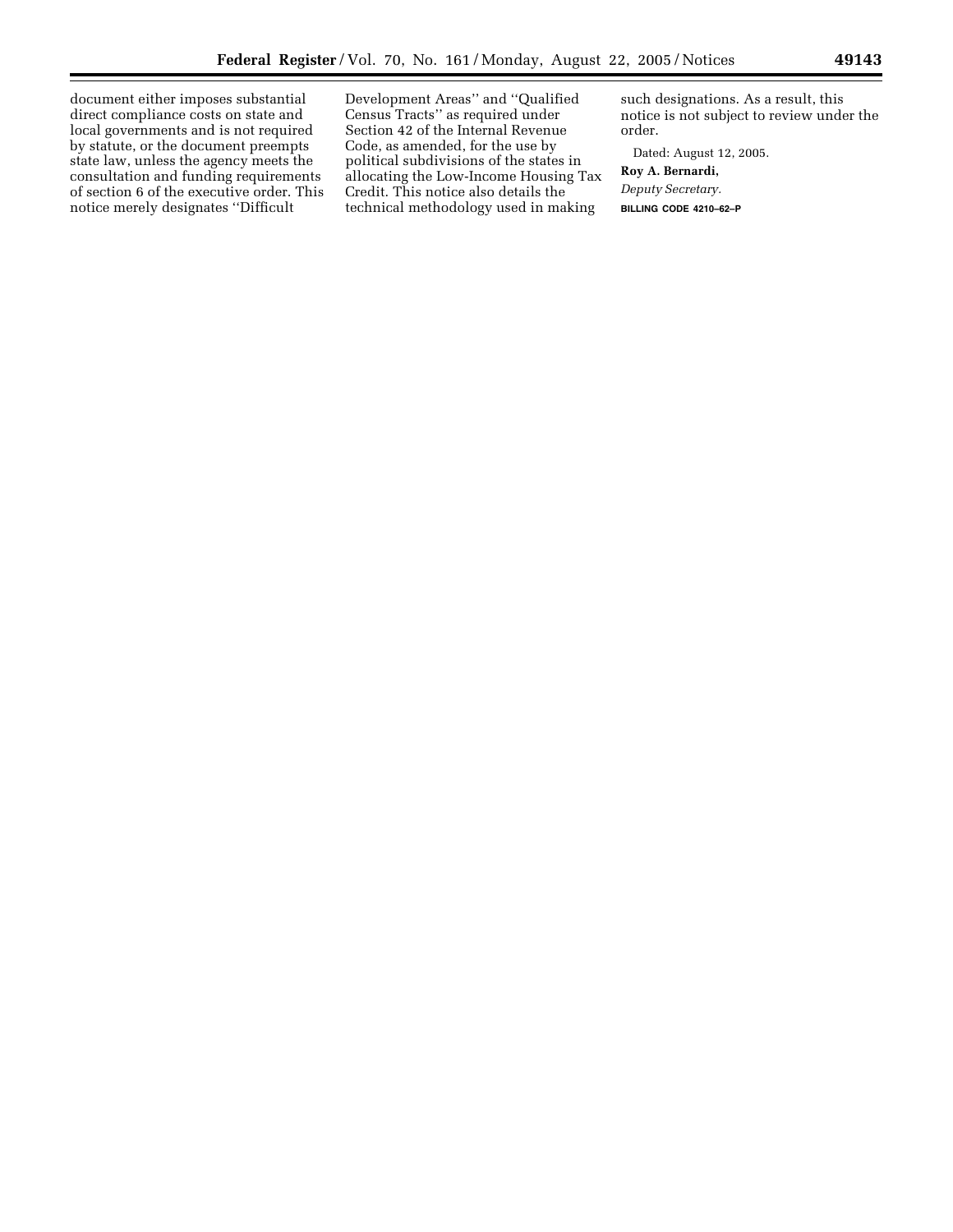|            | 2006 IRS SECTION 42(d)(5)(C) METROP  | <b>DUITAN DIFFICULT DEVELOPMENT AREAS (MSA/PMSA DEFINITIONS June 30, 1999)</b> |                            |                   |                 |
|------------|--------------------------------------|--------------------------------------------------------------------------------|----------------------------|-------------------|-----------------|
| State      | Metropolitan Area                    | Metropolitan Area Components                                                   |                            |                   |                 |
| Arizona    | Flagstaff, AZ-UT MSA (part)          | Coconino County                                                                |                            |                   |                 |
|            | Las Vegas, NV-AZ MSA                 | Mohave County                                                                  |                            |                   |                 |
|            | Yuma, AZ MSA                         | Yuma County                                                                    |                            |                   |                 |
| California | PMSA<br>Los Angeles-Long Beach, CA   | Los Angeles County                                                             |                            |                   |                 |
|            | Oakland, CA PMSA                     | Alameda County                                                                 | Contra Costa County        |                   |                 |
|            | Orange County, CA PMSA               | Orange County                                                                  |                            |                   |                 |
|            | Sacramento, CA PMSA                  | El Dorado County                                                               | Placer County              | Sacramento County |                 |
|            | Salinas, CA MSA                      | Monterey County                                                                |                            |                   |                 |
|            | San Diego, CA MSA                    | San Diego County                                                               |                            |                   |                 |
|            | San Luis Obispo-Atascadero-Paso      |                                                                                |                            |                   |                 |
|            | Robles, CA MSA                       | San Luis Obispo County                                                         |                            |                   |                 |
|            | Santa Barbara-Santa Maria-Lompoc, CA |                                                                                |                            |                   |                 |
|            | ៵៓                                   | Santa Barbara County                                                           |                            |                   |                 |
|            | Santa Cruz-Watsonville, CA PMSA      | Santa Cruz County                                                              |                            |                   |                 |
|            | Santa Rosa, CA PMSA                  | Sonoma County                                                                  |                            |                   |                 |
|            | Ventura, CA PMSA                     | Ventura County                                                                 |                            |                   |                 |
| Florida    | Fort Lauderdale, FL PMSA             | <b>Broward County</b>                                                          |                            |                   |                 |
|            | Miami, FL PMSA                       | Miami-Dade County                                                              |                            |                   |                 |
|            | Orlando, FL MSA                      | Lake County                                                                    | Orange County              | Osceola County    | Seminole County |
|            | Tampa-St. Petersburg-Clearwater, FL  |                                                                                |                            |                   |                 |
|            | MSA                                  | Hernando County                                                                | <b>Hillsborough County</b> | Pasco County      | Pinellas County |
| Hawaii     | Honolulu, HI MSA                     | Honolulu County                                                                |                            |                   |                 |

Ξ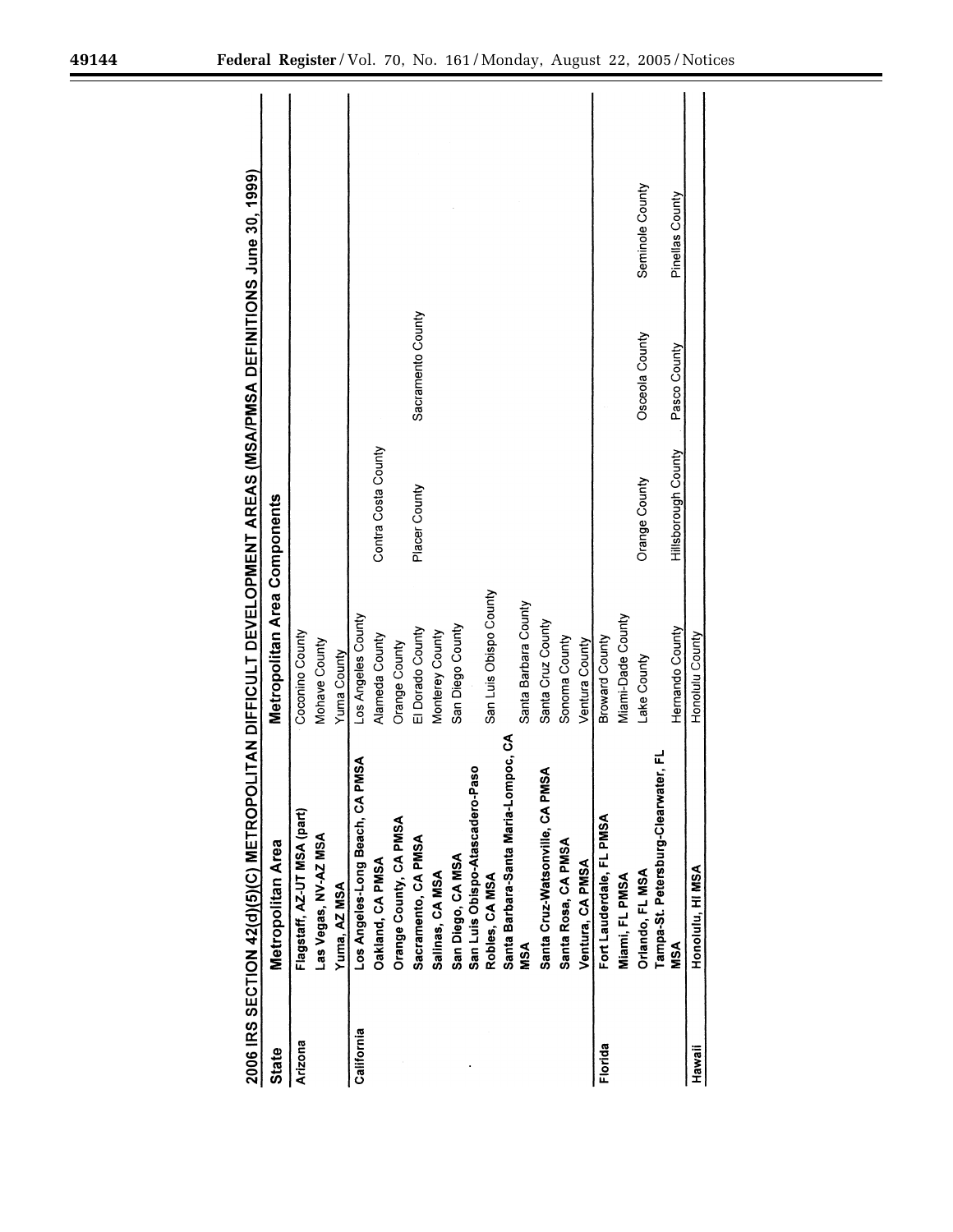|               | 2006 IRS SECTION 42(d)(5)(C) MET | ROPOLITAN DIFFICULT DEVELOPMENT AREAS (MSA/PMSA DEFINITIONS June 30, 1999) |                   |                    |                            |
|---------------|----------------------------------|----------------------------------------------------------------------------|-------------------|--------------------|----------------------------|
| <b>State</b>  | Metropolitan Area                | Metropolitan Area Components                                               |                   |                    |                            |
| Massachusetts | Boston, MA-NH PMSA               | Acton town                                                                 | Amesbury town     | Arlington town     | Ashland town               |
|               |                                  | Ayer town                                                                  | Bedford town      | Bellingham town    | Belmont town               |
|               |                                  | Berkley town                                                               | Berlin town       | Beverly city       | Blackstone town            |
|               |                                  | Bolton town                                                                | Boston city       | Boxborough town    | Braintree town             |
|               |                                  | Brookline town                                                             | Burlington town   | Cambridge city     | Canton town                |
|               |                                  | Carlisle town                                                              | Carver town       | Chelsea city       | Cohasset town              |
|               |                                  | Concord town                                                               | Danvers town      | Dedham town        | Dighton town               |
|               |                                  | Dover town                                                                 | Duxbury town      | Essex town         | Everett city               |
|               |                                  | Foxborough town                                                            | Framingham town   | Franklin city      | Gloucester city            |
|               |                                  | Hamilton town                                                              | Hanover town      | Harvard town       | Hingham town               |
|               |                                  | Holbrook town                                                              | Holliston town    | Hopedale town      | Hopkinton town             |
|               |                                  | Hudson town                                                                | Hull town         | pswich town        | Kingston town              |
|               |                                  | Lancaster town                                                             | Lexington town    | incoln town        | Littleton town             |
|               |                                  | Lynn city                                                                  | Lynnfield town    | Vlaiden city       | Manchester-by-the-Sea town |
|               |                                  | Mansfield town                                                             | Marblehead town   | Marlborough city   | Marshfield town            |
|               |                                  | Maynard town                                                               | Medfield town     | Medford city       | Medway town                |
|               |                                  | Melrose city                                                               | Mendon town       | Middleton town     | Milford town               |
|               |                                  | Millis town                                                                | Millville town    | Milton town        | Nahant town                |
|               |                                  | Natick town                                                                | Needham town      | Newbury town       | Newburyport city           |
|               |                                  | Newton city                                                                | Norfolk town      | North Reading town | Norton town                |
|               |                                  | Norwell town                                                               | Norwood town      | Peabody city       | Pembroke town              |
|               |                                  | Plainville town                                                            | Plymouth town     | Quincy city        | Randolph town              |
|               |                                  | Reading town                                                               | Revere city       | Rockland town      | Rockport town              |
|               |                                  | Rowley town                                                                | Salem city        | Salisbury town     | Saugus town                |
|               |                                  | Scituate town                                                              | Sharon town       | Sherborn town      | Shirley town               |
|               |                                  | Somerville city                                                            | Southborough town | Stoneham town      | Stoughton town             |
|               |                                  | Stow town                                                                  | Sudbury town      | Swampscott town    | Taunton city               |
|               |                                  | Topsfield town                                                             | Townsend town     | Upton town         | Wakefield town             |
|               |                                  | Walpole town                                                               | Waltham city      | Wareham town       | Natertown city             |
|               |                                  | Wayland town                                                               | Wellesley town    | Wenham town        | Weston town                |
|               |                                  | Westwood town                                                              | Weymouth town     | Wilmington town    | Winchester town            |
|               |                                  | Winthrop town                                                              | Woburn city       | Wrentham town      |                            |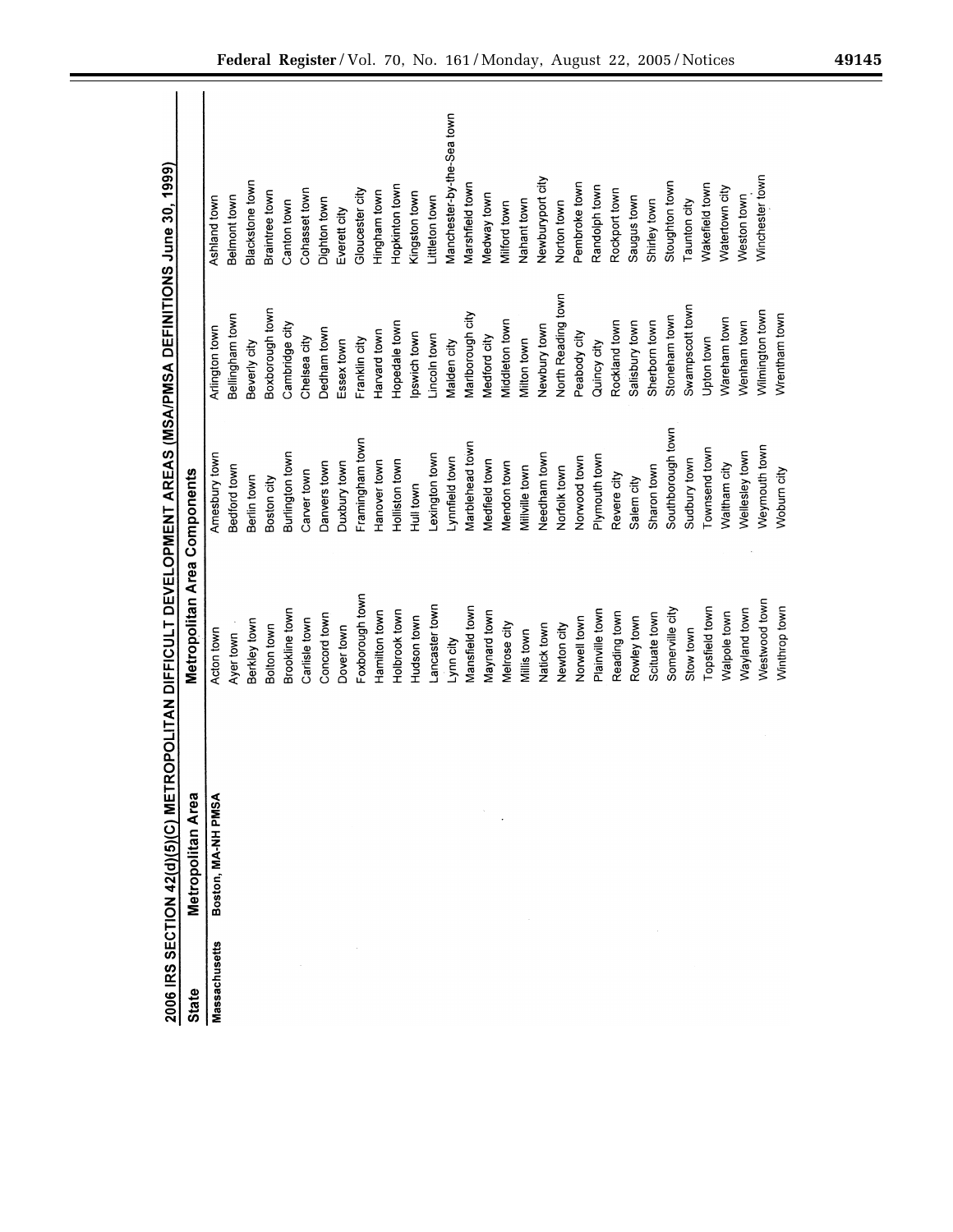|               | 2006 IRS SECTION 42(d)(5)(C) MET      | ROPOLITAN DIFFICULT DEVELOPMENT AREAS (MSA/PMSA DEFINITIONS June 30, 1999) |                      |                                          |                    |
|---------------|---------------------------------------|----------------------------------------------------------------------------|----------------------|------------------------------------------|--------------------|
| State         | Metropolitan Area                     | Metropolitan Area Components                                               |                      |                                          |                    |
| Massachusetts | Brockton, MA PMSA                     | Abington town                                                              | Avon town            | Bridgewater town                         | Brockton city      |
| (continued)   |                                       | East Bridgewater town                                                      | Easton town          | Halifax town                             | Hanson town        |
|               |                                       | Lakeville town                                                             | Middleborough town   | Plympton town                            | Raynham town       |
|               |                                       | West Bridgewater town                                                      | Whitman town         |                                          |                    |
| Nevada        | Las Vegas, NV-AZ MSA                  | Clark County                                                               | Nye County           |                                          |                    |
| New Hampshire | Boston, MA-NH PMSA                    | Seabrook town                                                              | South Hampton town   |                                          |                    |
| New Jersey    | Jersey City, NJ PMSA                  | Hudson County                                                              |                      |                                          |                    |
|               | Vineland-Millville-Bridgeton, NJ PMSA | Cumberland County                                                          |                      |                                          |                    |
| New York      | New York, NY PMSA                     | <b>Bronx County</b>                                                        | Kings County         | New York County                          | Putnam County      |
|               |                                       | Queens County                                                              | Richmond County      | Rockland County                          | Westchester County |
| Puerto Rico   | Aguadilla, PR MSA                     | Aguada Municipio                                                           | Aguadilla Municipio  | Moca Municipio                           |                    |
|               | Caguas, PR PMSA                       | Caguas Municipio                                                           | Cayey Municipio      | Cidra Municipio                          | Gurabo Municipio   |
|               |                                       | San Lorenzo Municipio                                                      |                      |                                          |                    |
|               | Mayaguez, PR MSA                      | Anasco Municipio                                                           | Cabo Rojo Municipio  | Hormigueros Municipio Mayaguez Municipio |                    |
|               |                                       | Sabana Grande Municipio                                                    | San German Municipio |                                          |                    |
|               |                                       |                                                                            |                      |                                          |                    |

-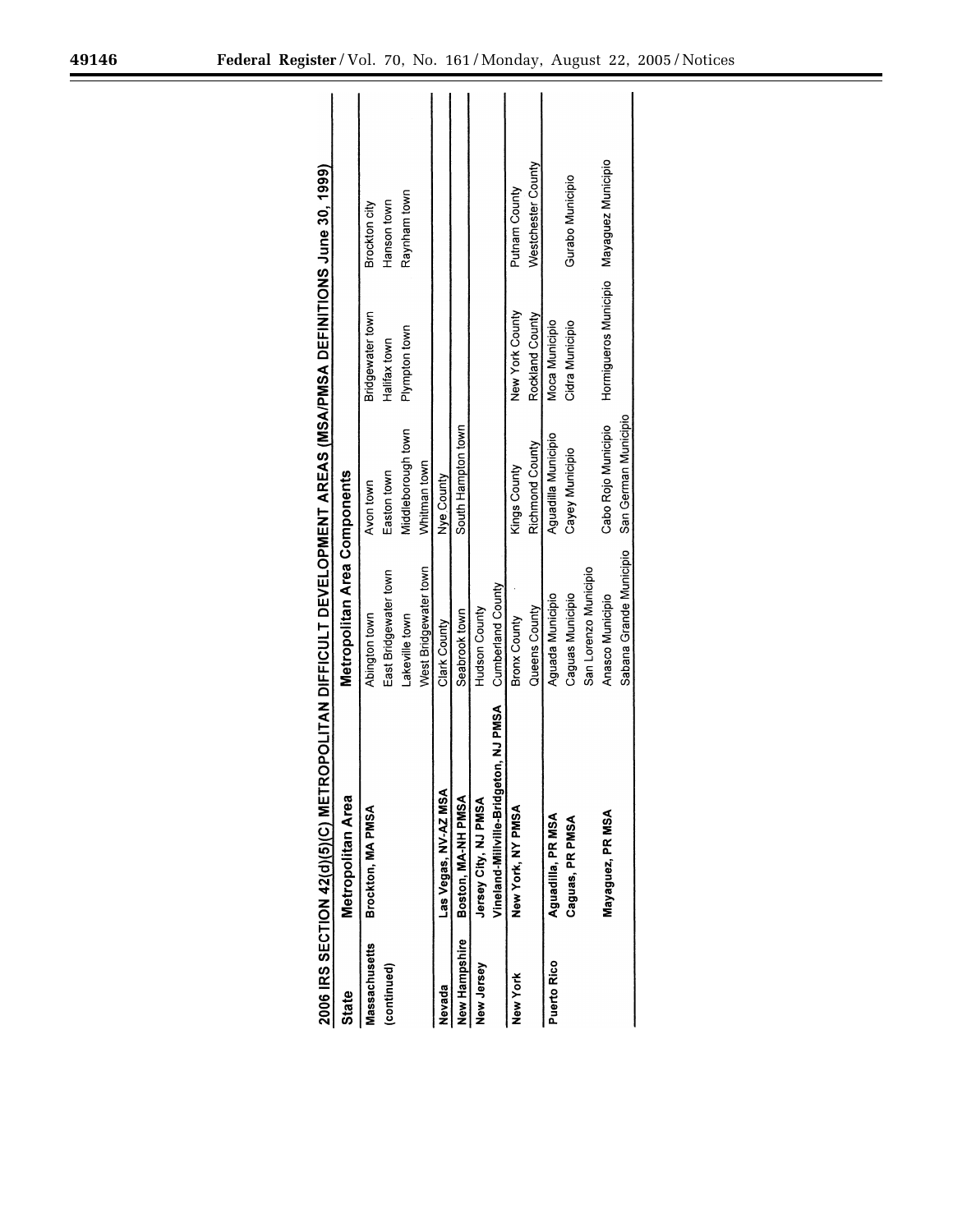|                 | 2006 IRS SECTION 42(d)(5)(C) NONMETROPOLITAN DIFFICULT DEVELOPMENT AREAS (MSA/PMSA DEFINITIONS June 30, 1999) |                                 |                                                |                          |
|-----------------|---------------------------------------------------------------------------------------------------------------|---------------------------------|------------------------------------------------|--------------------------|
| <b>State</b>    | Nonmetropolitan Counties or County Equivalents                                                                |                                 |                                                |                          |
| Alaska          | Aleutians East Borough                                                                                        | Aleutians West Census Area      | Bethel Census Area                             | Bristol Bay Borough      |
|                 | Dillingham Census Area                                                                                        | Fairbanks North Star Borough    | Haines Borough                                 | Juneau City and Borough  |
|                 | Ketchikan Gateway Borough                                                                                     | Kodiak Island Borough           | Lake and Peninsula Borough                     | Nome Census Area         |
|                 | North Slope Borough                                                                                           | Northwest Arctic Borough        | Prince of Wales-Outer Ketchikan<br>Census Area | Sitka City and Borough   |
|                 | Skagway-Hoonah-Angoon Census Area                                                                             | Southeast Fairbanks Census Area | Valdez-Cordova Census Area                     | Wade Hampton Census Area |
|                 | sus Area<br>Wrangell-Petersburg Cen                                                                           | Yakutat City and Borough        | Yukon-Koyukuk Census Area                      |                          |
| Arizona         | Apache County                                                                                                 | Cochise County                  | Gila County                                    | Graham County            |
|                 | Greenlee County                                                                                               | La Paz County                   | Navajo County                                  | Santa Cruz County        |
|                 | Yavapai County                                                                                                |                                 |                                                |                          |
| <b>Arkansas</b> | Baxter County                                                                                                 | Carroll County                  | Cleburne County                                | Drew County              |
|                 | Garland County                                                                                                | Lafayette County                | Mississippi County                             | Montgomery County        |
|                 | Nevada County                                                                                                 | Pike County                     |                                                |                          |
| California      | Amador County                                                                                                 | Colusa County                   | Del Norte County                               | Humboldt County          |
|                 | Imperial County                                                                                               | Kings County                    | Lake County                                    | Lassen County            |
|                 | Mariposa County                                                                                               | Mendocino County                | Modoc County                                   | Mono County              |
|                 | Nevada County                                                                                                 | Plumas County                   | San Benito County                              | Sierra County            |
|                 | Siskiyou County                                                                                               | Tehama County                   | <b>Trinity County</b>                          | Tuolumne County          |
| Colorado        | Archuleta County                                                                                              | Clear Creek County              | Custer County                                  | Dolores County           |
|                 | Eagle County                                                                                                  | Garfield County                 | Hinsdale County                                | Jackson County           |
|                 | La Plata County                                                                                               | Lake County                     | Mineral County                                 | <b>Ouray County</b>      |
|                 | Park County                                                                                                   | Pitkin County                   | Rio Blanco County                              | Routt County             |
|                 | San Juan County                                                                                               | San Miguel County               | Summit County                                  | <b>Teller County</b>     |
| Florida         | Citrus County                                                                                                 | Glades County                   | Hendry County                                  | Highlands County         |
|                 | Indian River County                                                                                           | Monroe County                   | Okeechobee County                              | Walton County            |
| Georgia         | Hall County                                                                                                   |                                 |                                                |                          |
| Hawaii          | Hawaii County                                                                                                 | Kalawao County                  | Kauai County                                   | Maui County              |
| Idaho           | Benewah County                                                                                                | Bonner County                   | Boundary County                                | Camas County             |
|                 | Cassia County                                                                                                 | Gem County                      | Gooding County                                 | Idaho County             |
|                 | Jerome County                                                                                                 | Kootenai County                 | Lincoln County                                 | Twin Falls County        |
| Kentucky        | Butler County                                                                                                 | Carlisle County                 | Fulton County                                  | McLean County            |
|                 | Montgomery County                                                                                             | Nicholas County                 | Owen County                                    | Powell County            |
|                 | Simpson County                                                                                                |                                 |                                                |                          |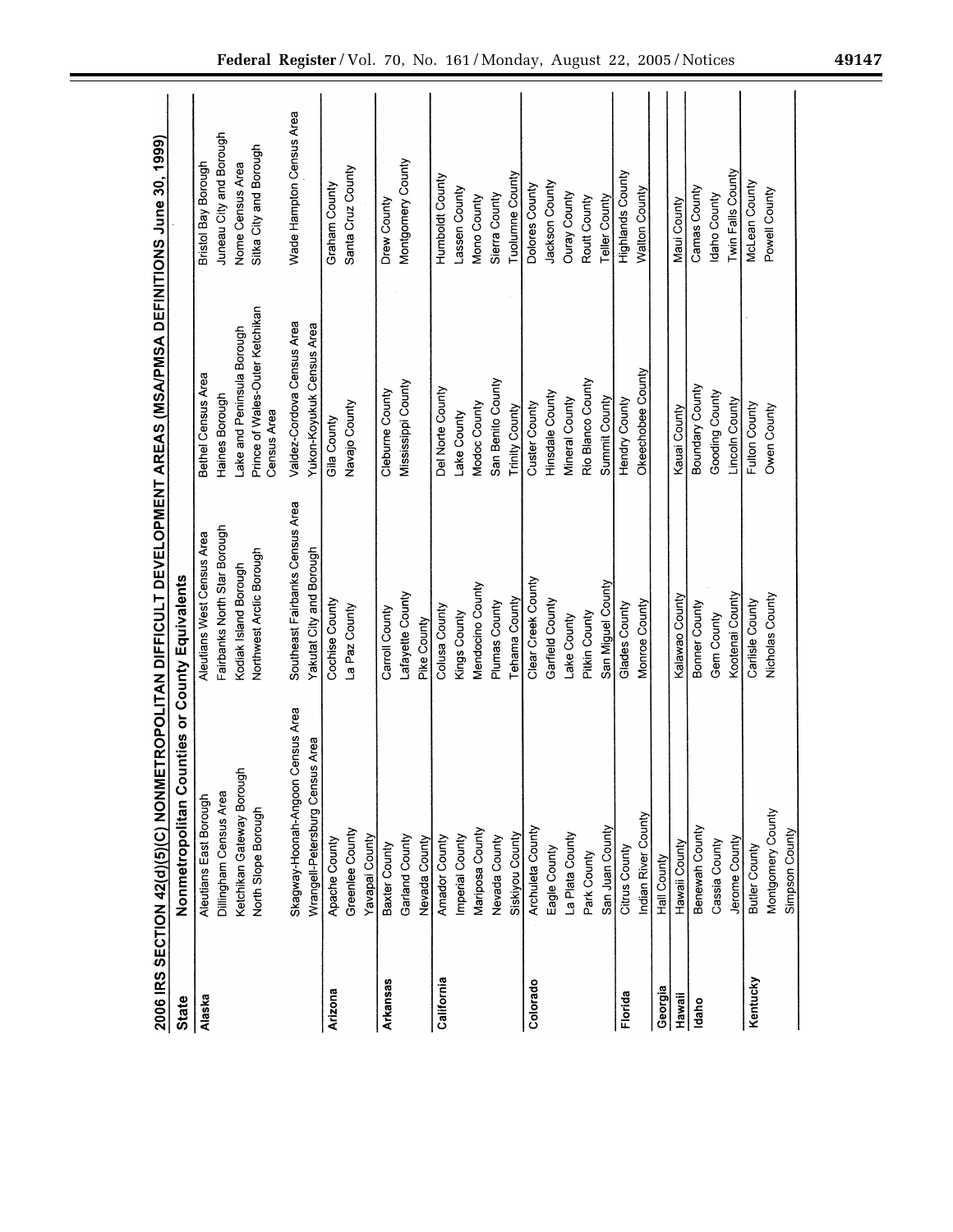| 49148 | Federal Register/Vol. 70, No. 161/Monday, August 22, 2005/Notices |  |  |
|-------|-------------------------------------------------------------------|--|--|
|       |                                                                   |  |  |

|               | 2006 IRS SECTION 42(d)(5)(C) NONMETROPOLITAN DIFFICULT DEVELOPMENT AREAS (MSA/PMSA DEFINITIONS June 30, 1999) |                                |                 |                     |
|---------------|---------------------------------------------------------------------------------------------------------------|--------------------------------|-----------------|---------------------|
| <b>State</b>  | Nonmetropolitan                                                                                               | Counties or County Equivalents |                 |                     |
| Louisiana     | Natchitoches Parish                                                                                           | Tangipahoa Parish              |                 |                     |
| Maine         | CUMBERLAND COUNTY (part) towns of                                                                             | Baldwin town                   | Bridgton town   | Brunswick town      |
|               | Harpswell town                                                                                                | Harrison town                  | Naples town     | New Gloucester town |
|               | Pownal town                                                                                                   | Sebago town                    |                 |                     |
|               | Hancock County                                                                                                | Knox County                    | Lincoln County  | Piscataquis County  |
|               | Sagadahoc County                                                                                              |                                |                 |                     |
|               | WALDO COUNTY (part) towns of                                                                                  | Belfast city                   | Belmont town    | Brooks town         |
|               | Burnham town                                                                                                  | Frankfort town                 | Freedom town    | Islesboro town      |
|               | Jackson town                                                                                                  | Knox town                      | Liberty town    | Lincolnville town   |
|               | Monroe town                                                                                                   | Montville town                 | Morrill town    | Northport town      |
|               | Palermo town                                                                                                  | Prospect town                  | Searsmont town  | Searsport town      |
|               | Stockton Springs town                                                                                         | Swanville town                 | Thorndike town  | Troy town           |
|               | Unity town                                                                                                    | Waldo town                     |                 |                     |
|               | YORK COUNTY (part) towns of                                                                                   | Acton town                     | Alfred town     | Arundel town        |
|               | Biddeford city                                                                                                | Cornish town                   | Dayton town     | Kennebunk town      |
|               | Kennebunkport town                                                                                            | Lebanon town                   | Limerick town   | Lyman town          |
|               | Newfield town                                                                                                 | North Berwick town             | Ogunquit town   | Parsonsfield town   |
|               | Saco city                                                                                                     | Sanford town                   | Shapleigh town  | Waterboro town      |
|               | Wells town                                                                                                    |                                |                 |                     |
| Massachusetts | IY (part) towns of<br>BARNSTABLE COUNT                                                                        | Bourne town                    | Falmouth town   | Provincetown town   |
|               | Truro town                                                                                                    | Wellfleet town                 |                 |                     |
|               | Dukes County                                                                                                  |                                |                 |                     |
|               | (part) towns of<br>HAMPSHIRE COUNTY                                                                           | Chesterfield town              | Cummington town | Goshen town         |
|               | Middlefield town                                                                                              | Pelham town                    | Plainfield town | Westhampton town    |
|               | Worthington town                                                                                              |                                |                 |                     |
|               | Nantucket County                                                                                              |                                |                 |                     |
| Michigan      | Benzie County                                                                                                 | Grand Traverse County          | Otsego County   |                     |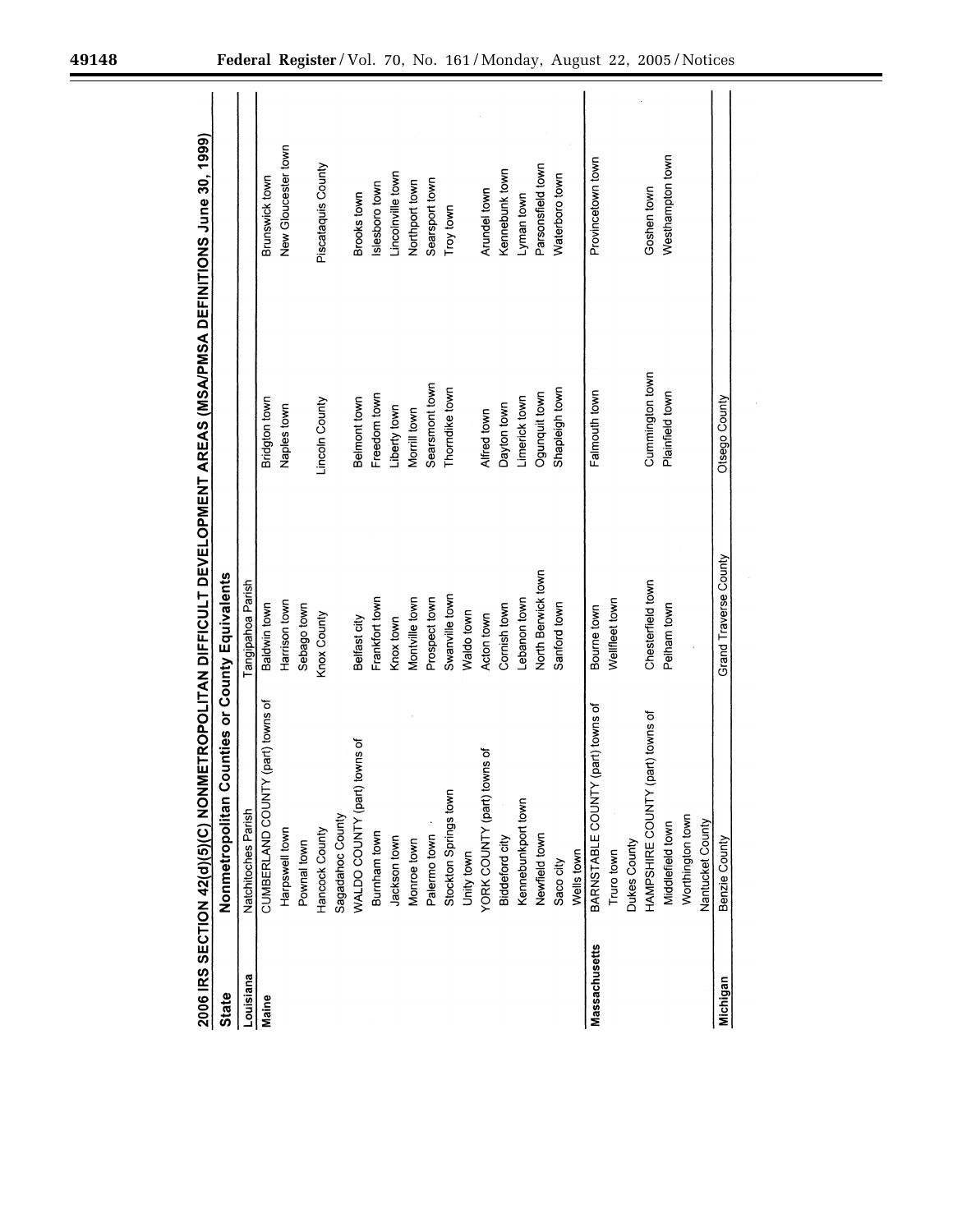|               | 2006 IRS SECTION 42(d)(5)(C) NON               |                     | METROPOLITAN DIFFICULT DEVELOPMENT AREAS (WSA/PMSA DEFINITIONS June 30, 1999) |                   |
|---------------|------------------------------------------------|---------------------|-------------------------------------------------------------------------------|-------------------|
| State         | Nonmetropolitan Counties or County Equivalents |                     |                                                                               |                   |
| Mississippi   | Adams County                                   | Benton County       | Bolivar County                                                                | Chickasaw County  |
|               | Clarke County                                  | Coahoma County      | Holmes County                                                                 | Humphreys County  |
|               | ssaquena County                                | Jasper County       | Jones County                                                                  | Kemper County     |
|               | Lafayette County                               | Lauderdale County   | Leake County                                                                  | Leflore County    |
|               | Marshall County                                | Neshoba County      | Newton County                                                                 | Noxubee County    |
|               | Oktibbeha County                               | Panola County       | Pearl River County                                                            | Perry County      |
|               | Quitman County                                 | Scott County        | Sharkey County                                                                | Simpson County    |
|               | Stone County                                   | Tallahatchie County | Tunica County                                                                 | Warren County     |
|               | Washington County                              | Wayne County        | Winston County                                                                | Yazoo County      |
| Missouri      | Stone County                                   | Taney County        |                                                                               |                   |
| Montana       | Beaverhead County                              | Flathead County     | Lincoln County                                                                | Madison County    |
|               | Meagher County                                 | Mineral County      | Park County                                                                   | Ravalli County    |
|               | Sanders County                                 |                     |                                                                               |                   |
| Nevada        | Carson City                                    | Churchill County    | Douglas County                                                                | Lyon County       |
| New Hampshire | Belknap County                                 | Carroll County      | Cheshire County                                                               | Grafton County    |
|               | HILLSBOROUGH COUNTY (part) towns of            | Antrim town         | Bennington town                                                               | Deering town      |
|               | Francestown town                               | Greenfield town     | Hancock town                                                                  | Hillsborough town |
|               | Lyndeborough town                              | New Boston town     | Peterborough town                                                             | Sharon town       |
|               | Temple town                                    | Windsor town        |                                                                               |                   |
|               | (part) towns of<br>MERRIMACK COUNTY            | Andover town        | Boscawen town                                                                 | Bow town          |
|               | Bradford town                                  | Canterbury town     | Chichester town                                                               | Concord city      |
|               | Danbury town                                   | Dunbarton town      | Epsom town                                                                    | Franklin city     |
|               | Henniker town                                  | Hill town           | Hopkinton town                                                                | Loudon town       |
|               | Newbury town                                   | New London town     | Northfield town                                                               | Pembroke town     |
|               | Pittsfield town                                | Salisbury town      | Sutton town                                                                   | Warner town       |
|               | Webster town                                   | Wilmot town         |                                                                               |                   |
|               | Y (part) towns of<br>ROCKINGHAM COUNT          | Deerfield town      | Northwood town                                                                | Nottingham town   |
| New Mexico    | Chaves County                                  | Grant County        | Guadalupe County                                                              | Lincoln County    |
|               | McKinley County                                | Mora County         | Rio Arriba County                                                             | San Juan County   |
|               | San Miguel County                              | Taos County         |                                                                               |                   |
| New York      | Greene County                                  | Jefferson County    | Sullivan County                                                               | Ulster County     |
|               |                                                |                     |                                                                               |                   |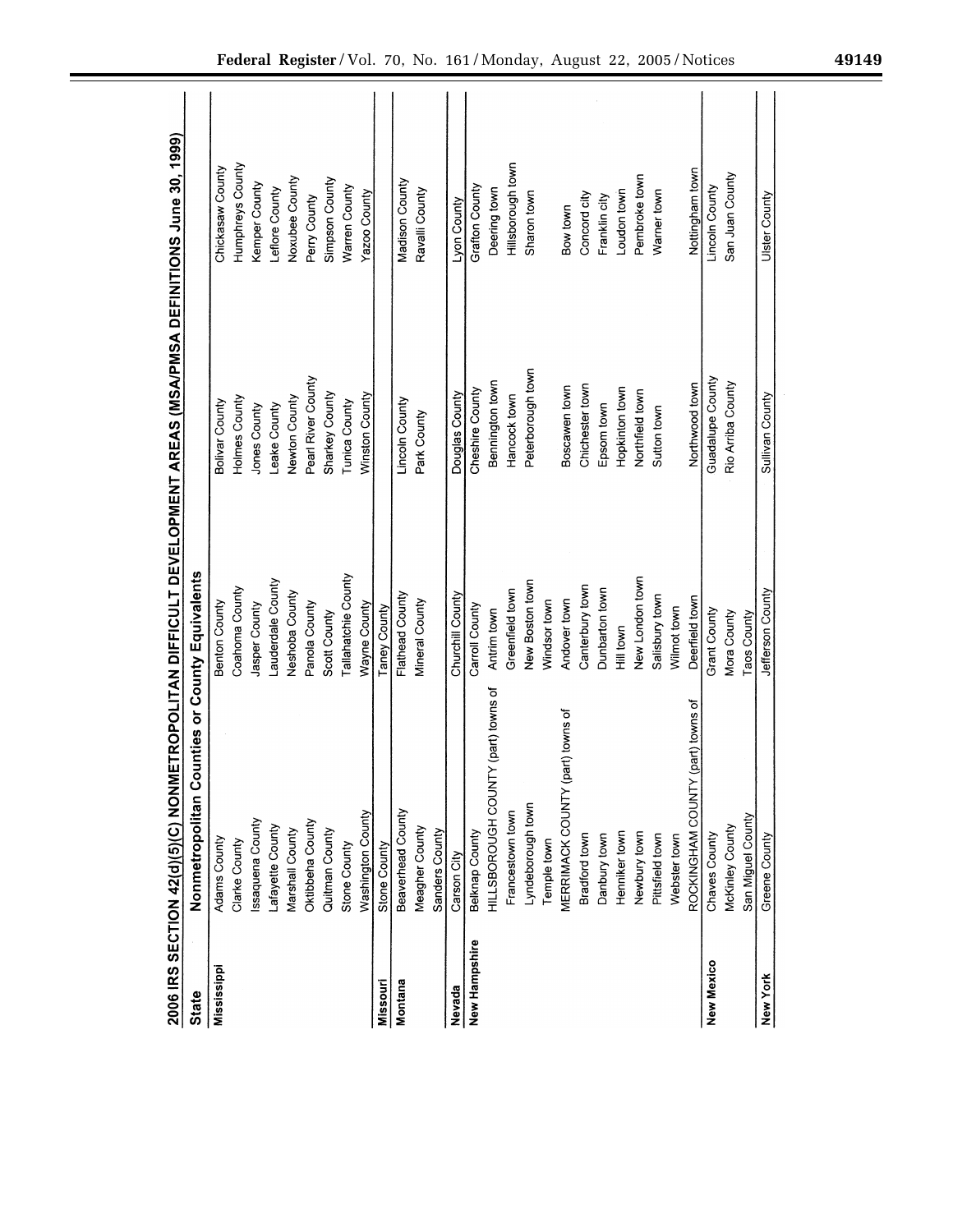|                | 2006 IRS SECTION 42(d)(5)(C) NON               |                       | METROPOLITAN DIFFICULT DEVELOPMENT AREAS (MSA/PMSA DEFINITIONS June 30, 1999) |                       |
|----------------|------------------------------------------------|-----------------------|-------------------------------------------------------------------------------|-----------------------|
| <b>State</b>   | Nonmetropolitan Counties or County Equivalents |                       |                                                                               |                       |
| North Carolina | Avery County                                   | Chowan County         | Cleveland County                                                              | Dare County           |
|                | Gates County                                   | Hoke County           | Hyde County                                                                   | Jackson County        |
|                | Jones County                                   | Macon County          | McDowell County                                                               | Mitchell County       |
|                | Pasquotank County                              | Perquimans County     | Rutherford County                                                             | Tyrrell County        |
|                | Washington County                              | Watauga County        |                                                                               |                       |
| Oklahoma       | Hughes County                                  | Okfuskee County       |                                                                               |                       |
| Oregon         | Clatsop County                                 | Coos County           | Crook County                                                                  | Curry County          |
|                | Douglas County                                 | Gilliam County        | Grant County                                                                  | Hood River County     |
|                | Josephine County                               | Lincoln County        | Linn County                                                                   | Morrow County         |
|                | Tillamook County                               | Wheeler County        |                                                                               |                       |
| Pennsylvania   | Monroe County                                  | Wayne County          |                                                                               |                       |
| Rhode Island   | Newport County                                 |                       |                                                                               |                       |
| South Carolina | Beaufort County                                |                       |                                                                               |                       |
| Tennessee      | Bedford County                                 | Haywood County        | Polk County                                                                   |                       |
| Texas          | Aransas County                                 | Brown County          | Camp County                                                                   | Coke County           |
|                | Coleman County                                 | Comanche County       | Dallam County                                                                 | Eastland County       |
|                | Frio County                                    | Houston County        | Kerr County                                                                   | Kleberg County        |
|                | Lamar County                                   | Leon County           | Llano County                                                                  | Madison County        |
|                | Marion County                                  | Medina County         | Mills County                                                                  | Montague County       |
|                | Nacogdoches County                             | Navarro County        | Red River County                                                              | Robertson County      |
|                | San Jacinto County                             | San Saba County       | <b>Titus County</b>                                                           | <b>Trinity County</b> |
|                | Walker County                                  |                       |                                                                               |                       |
| Utah           | Beaver County                                  | Cache County          | Garfield County                                                               | Juab County           |
|                | <b>Millard County</b>                          | Piute County          | Sanpete County                                                                | Sevier County         |
|                | Summit County                                  | <b>Wasatch County</b> | Washington County                                                             | Wayne County          |
| Vermont        | Bennington County                              |                       |                                                                               |                       |
|                | FRANKLIN COUNTY (part) towns of                | Bakersfield town      | Berkshire town                                                                | Enosburg town         |
|                | Fairfield town                                 | Fletcher town         | Franklin town                                                                 | Highgate town         |
|                | Montgomery town                                | Richford town         | Sheldon town                                                                  |                       |
|                | (part) towns of<br>GRAND ISLE COUNTY           | Alburg town           | sle La Motte town                                                             | North Hero town       |
|                | Windham County                                 |                       |                                                                               |                       |
| Virginia       | Northampton County                             | Westmoreland County   |                                                                               |                       |
| Washington     | Douglas County                                 | Jefferson County      | Kittitas County                                                               | Klickitat County      |
|                | Lewis County                                   | Mason County          | San Juan County                                                               | Skagit County         |
|                |                                                |                       |                                                                               |                       |

 $\equiv$